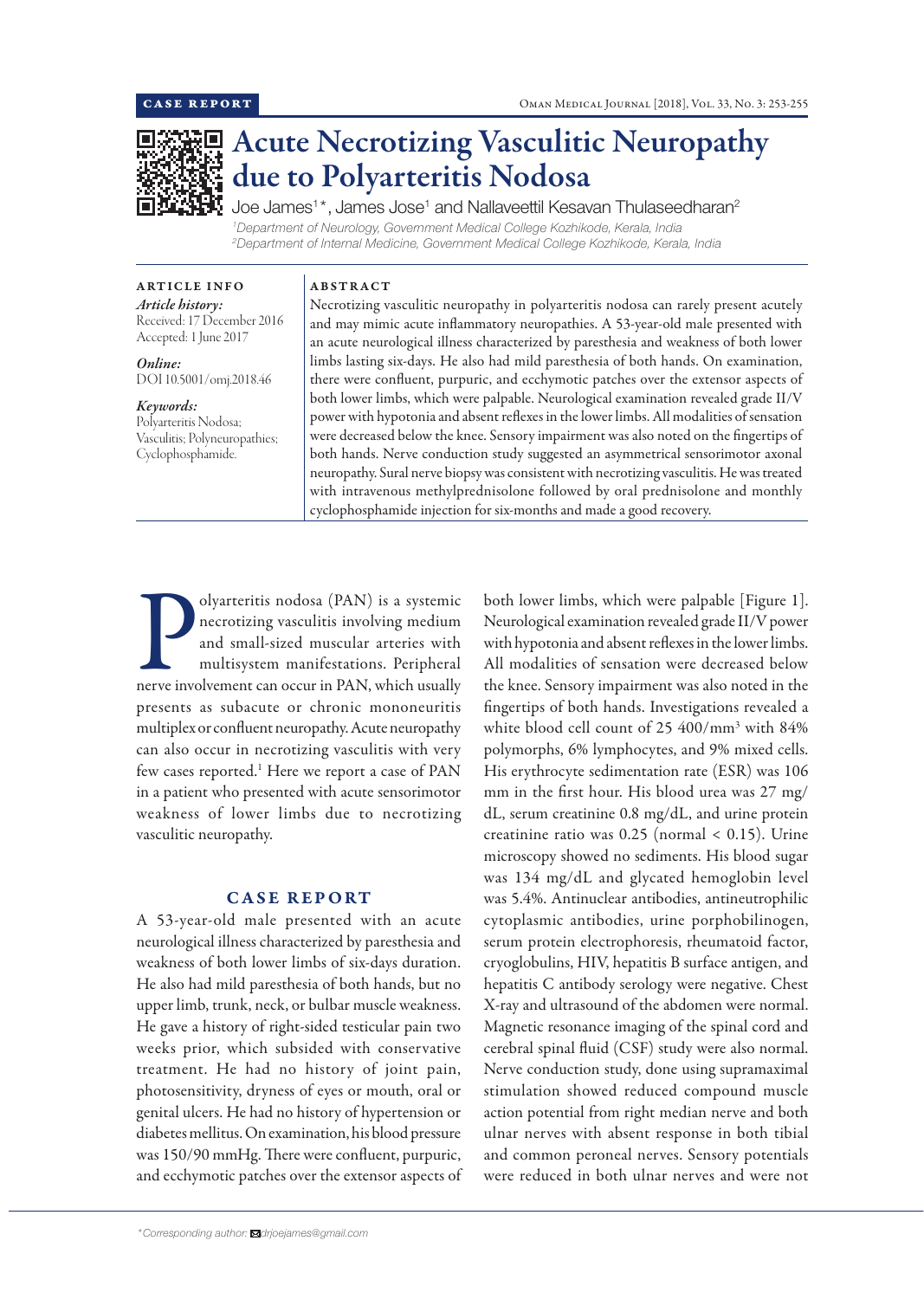

Figure 1: Palpable purpura and ecchymosis over the extensor aspect of thighs and legs.

elicitable from sural or peroneal nerves in both lower limbs. These were suggestive of an asymmetrical sensorimotor axonal neuropathy. Sural nerve biopsy revealed concentric thickening of epineural mediumsized and large arterioles with focal fibrinoid necrosis, transmural inflammation, and uniform axonal loss with focal axonal breakdown consistent with necrotizing vasculitis.

He was treated with intravenous methylprednisolone 1000 mg pulse for three days, followed by oral prednisolone at 1 mg/kg and monthly cyclophosphamide injection 500 mg/m2 for six-months. He was maintained on azathioprine with low dose prednisolone. At follow-up, after 10-months, he made good recovery and was able to walk with support.

# DISCUSSION

Necrotizing vasculitis is a distinct subtype of vasculitis with inflammation and fibrinoid necrosis of the vessel wall. It is seen in PAN, microscopic polyangiitis, Wegener's granulomatosis, Churg-Strauss syndrome, and secondary vasculitis due to rheumatoid arthritis or Sjogren's syndrome.<sup>2</sup> Peripheral neuropathy occurs in vasculitis due to involvement of the vasa nervorum causing nerve ischemia and axonal breakdown. Neuropathy in necrotizing vasculitis may present as mononeuritis, mononeuritis multiplex, or asymmetric polyneuropathy (confluent

neuropathy).3 Symmetrical polyneuropathy is also described. Vasculitic neuropathies are usually subacute or chronic. Rarely, they can present acutely and may mimic acute inflammatory neuropathies as in our case.<sup>4</sup> Clinically, acute necrotizing vasculitic neuropathy and acute inflammatory demyelination polyradiculoneuropathy (AIDP) present similarly with symmetric sensorimotor weakness. CSF study in AIDP usually shows elevated protein with normal cell counts (albuminocytological dissociation), which is absent in vasculitic neuropathies. During the acute phase before the stage of axonal degeneration, nerve conduction study in necrotizing vasculitis may show a pseudo conduction block adding difficulty in differentiating it from inflammatory neuropathies.<sup>5</sup> As the axons undergo Wallerian degeneration, an axonal pattern eventually emerges. In our case, the nerve conduction study showed an axonal pattern as it was done one-week after the onset of illness. The palpable purpuras, testicular pain, and the high ESR in our case were other clinical clues suggesting a vasculitic process. Testicular pain in PAN is due to orchitis and indicates testicular vasculitis.<sup>6</sup> In doubtful cases, a nerve biopsy should be done and will demonstrate the vasculitis of the vasa nervorum.

Immunosuppressants are the mainstay of treatment of PAN along with antiviral treatment in hepatitis B positive cases. A mild disease like isolated cutaneous involvement, polyarthralgia or constitutional symptoms is treated with glucocorticoids alone. Those with involvement of any major organs like kidney, secondary hypertension presumed due to renal vasculitis, arterial stenosis or aneurysms, cardiac, or nervous system involvement are said to have severe disease. These patients require aggressive immunosuppression with glucocorticoids plus cyclophosphamide.7 As our patient had acute vasculitic neuropathy and early renal involvement as evidenced by proteinuria with new onset hypertension, he was treated with glucocorticoid and cyclophosphamide. The prognosis of PAN is good with early and appropriate therapy. Our patient had good recovery from a bedridden state to an ambulant condition after a six-month course of cyclophosphamide with glucocorticoids.

## **CONCLUSION**

Acute weakness can rarely be due to necrotizing vasculitic neuropathy. It can mimic other acute